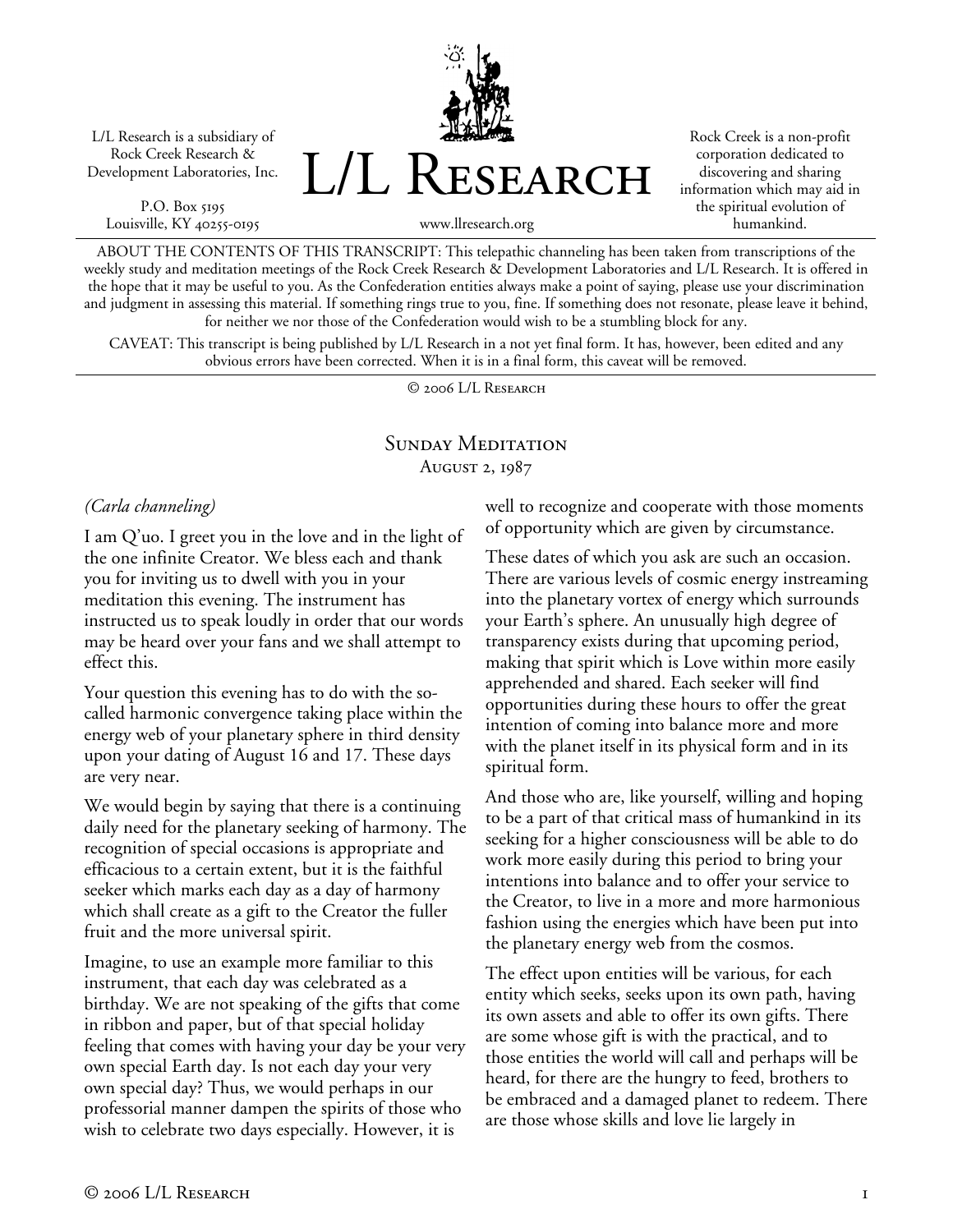dreaming, hoping and loving, and we encourage entities which are of this nature to take their dreams, hopes and love with the utmost of seriousness that they may offer themselves [as] channels of light in a dark world, for sending love is perhaps the most powerful action of a seeker.

The deeper importance of the so-called harmonic convergence is archetypal. We may suggest to each that a silent meditation be carefully planned and immaculately executed, a meditation which asks no questions and seeks no answers, a meditation which is rich in nothingness, in darkness, in stillness of thought, for archetypal days are with you more and more. This work has nothing to do with any mental processes of the conscious mind, and it is perhaps one of the more exacting types of meditation. Yet, as your planet moves into new energy vortices, the archetypes of mind, body and spirit will be affected. It is far better to encourage the process of archetypal change, that is, not changes within the archetype, but changes in how much of archetypal images might be made available to the conscious mind through seeking.

For many of your years a large portion of the peoples of your planet have dwelt within a system of archetypes which leaves almost entirely out of powerful place the archetype which this instrument would call the High Priestess. As each of you moves in consciousness towards that fourth-density barrier, the other side of which the veil of forgetting shall be lifted from the conscious mind, that veil gradually shall become more transparent. However, the upcoming time of August 16 and 17 is a time powerful in possibility for the declared intentionmaking of each seeker.

We might suggest furthermore that those seekers which wish to make use of this time create for themselves some form of purification or cleansing for a short period prior to the meditation of which we have spoken. When we spoke of purification, we found this instrument's mind beginning busily to analyze what we meant and considering sadly the food that she was going to miss. We would like to indicate that we do not necessarily suggest such physical cleansing as fasting, for there are many ways mentally to remind the self repeatedly during a purification period of one's desire. If one's desire is strong and persistent, then shall the occasion be used to the fullest.

We hope that your celebration of this harmonic convergence shall be merry and gay, for you will find that when one has surrendered to the utter silence within and sought nothingness, one's surrender creates a joyful sense of freedom. And one then begins to dance within the mind and within the life.

The concept of balance is perhaps the most important concept which we feel in our opinion is to be focused upon at this time—the balance between the celebration and the nothingness, for both of these things are the self. Both of these things are the universe. Both of these things are a portion of what we may say about the Creator, for as you gaze at your consciousness and watch that balance roll back and forth within your own mind and life, so you see the Creator in endless balancing. We do not say that the Creator is celebration, nor do we say that the Creator is nothingness. We say that the Creator is beyond both and beyond any understanding or word. We reluctantly use the word love to describe the Creator—it is the closest word which your language has. May you dwell in this love until you know yourself to be a channel for that love.

May you learn to trust more and more your ability to be harmonious, may you let go more and more of those sharp edges, those bad habits of thought which take the power from your loving and the truth from your words, for each has the behavior, born of pain and sorrow. These pains, these sorrows, held to the breast, create strife evermore. Held instead to the light of love and accepted, it is then possible to have them let go so that pain and sorrow become transformed into compassion, the strong compassion that shares the deep awareness of the oneness of sorrow in all peoples, and beyond that the ultimate rhapsody of oneness in living love.

A time of dedication draws near, and this, my children, is at a time when those who wish to form light upon this planet grow in light until a nearly critical mass of spiritual consciousness is being achieved at some moments within your experience at this time. More and more entities are coming into harmony and beginning to create what this instrument would call a social memory complex, of the beginning of fourth density upon your planet.

We thank you for listening to our words. We trust that you understand that we are only your brothers and sisters, and would not wish to be a stumbling block to you in your spiritual seeking. Therefore, we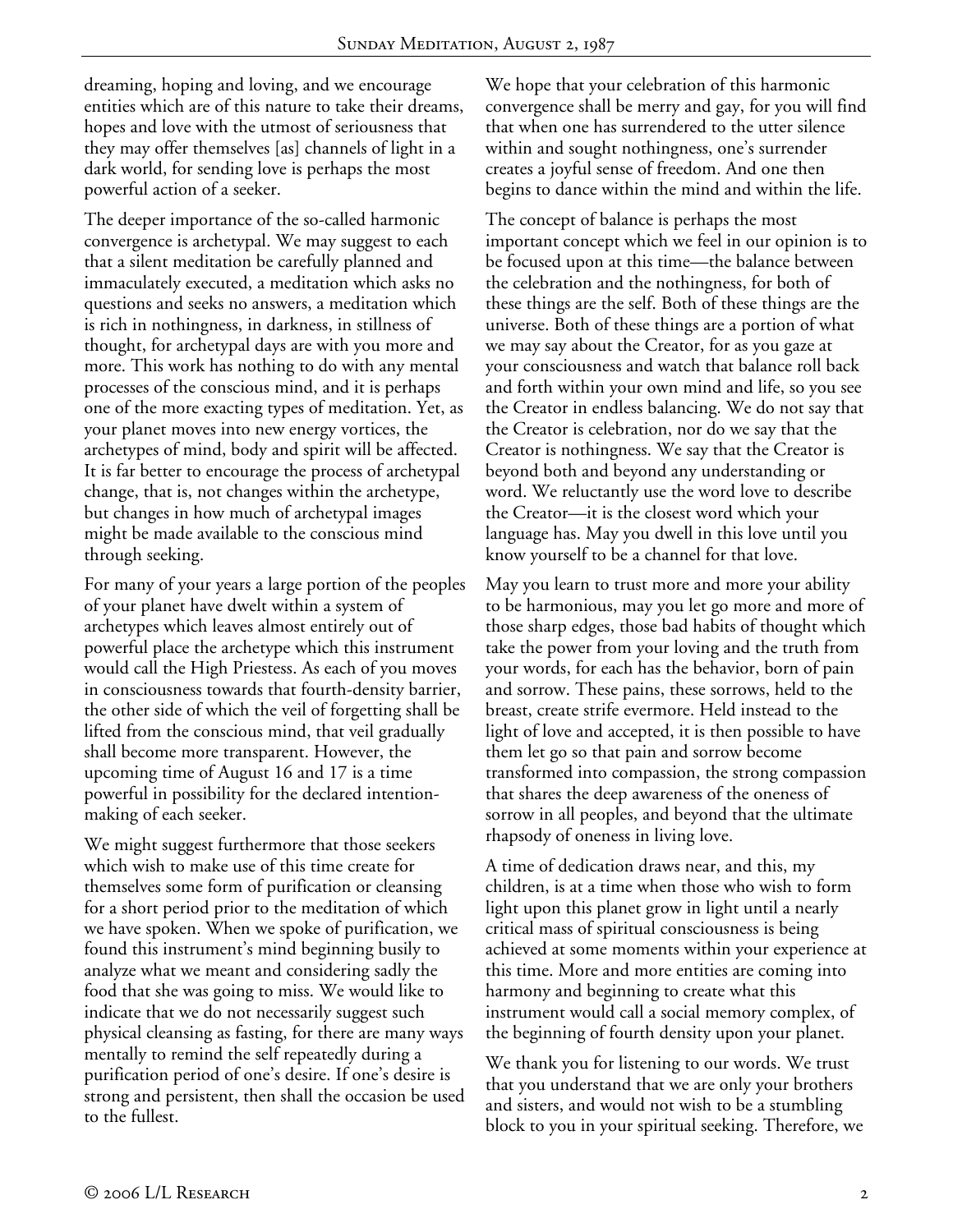ask that those things which we have said which do not aid in seeking be discarded without a second thought. We would at this time transfer this contact, with thanks to this instrument. I am Q'uo.

# *(Jim channeling)*

I am Q'uo, and greet each again in love and light through this instrument. At this time it is our honor to open this gathering to the queries which those present may have for us. We wish to serve those present in a manner which speaks more directly to the nature of the personal journey, therefore we take this opportunity to offer ourselves in this capacity. May we begin with a query?

**Carla:** Is this inpouring of cosmic energy … does it have anything to do with the kind of energy that comes from crystals? I think of the planets and the stars, and they all revolve and they're all changing, as kind of big crystals that are sending certain energies our way. Is this at all accurate?

I am Q'uo, and this is, indeed, my sister, a most perceptive way in which to look upon the event which has been called the harmonic convergence, for just as each energy center within a mind/body/spirit complex adds unto the whole of the entity according to its crystalline nature, so does your planet serve as that of a crystal that is a portion of an ever-enlarging relationship of planetary spheres, solar systems, and galactic clusters of these systems of revolving planetary spheres.

Thus, as each moves as likened to the cells within a great body of being, the relationship of each to the other and to the entirety constantly moves and changes so that those energies which have set each in motion are facilitated in their movement through those planetary spheres. The entirety may be seen as similar to the face of a clock which has three dimensions and in the case of your planetary sphere is moving into a fourth dimension. The dimensions of being for each planet then affect the ability of the influx of intelligent energy or love to move in a fashion which enhances the ease of movement and the intensity of movement.

Thus, as the alignment of various planetary spheres becomes more in harmony, or in what might be seen as favorable conjunctions, the intelligent energy of the one Creator then is made more apparent to those who dwell upon the planetary spheres which have achieved the completion of certain cyclical

experiences. Thus, your planetary sphere at this time moves into an area of time and space which is the representation of the completion of one phase of being and the beginning of another. These relationships may be seen as likened unto the facets of a crystal which have certain relationships to the entire crystal, and which because of these relationships allow the passage not only of light, but also of finer energies through them in a manner which tends to enhance the quality of those light and finer energies so that they become more focused and available for the doing of what you may call work in consciousness.

May we speak further, my sister?

**Carla:** Well, just a clarification. When you said dimension, is that the same as density? You said we were going into a fourth dimension.

I am Q'uo and this is correct, my sister.

May we speak further?

**Carla:** Not on that, thank you.

I am Q'uo, and we thank you, my sister. Is there another query?

**Carla:** If you could make any comments, I'd appreciate it, about the Mayan calendar. Certainly a persuasive case can be made for intelligence other than earthly intelligence giving that to the Mayans as a gift. Could you comment at all on that?

I am Q'uo, and as we look at those energies which have been experienced as those of the race known to you as Mayan, we see that this grouping of entities shares with many others of your planet's historical experience a contact with those from elsewhere which was in response to a call of these peoples that sought clues to the mysteries of the creation and of their own being and place within the creation. It was these peoples' tendency or predilection to think or see their environment in relationships or ratios, so that the mathematical means of describing the nature of the planetary spheres within their night sky was decided upon as the most efficient manner by which to express a portion of the relationship that these peoples and their planetary sphere shared with the civilizations of planets beyond this sphere of which these entities were quite aware and for which they generated great curiosity.

May we speak further, my sister?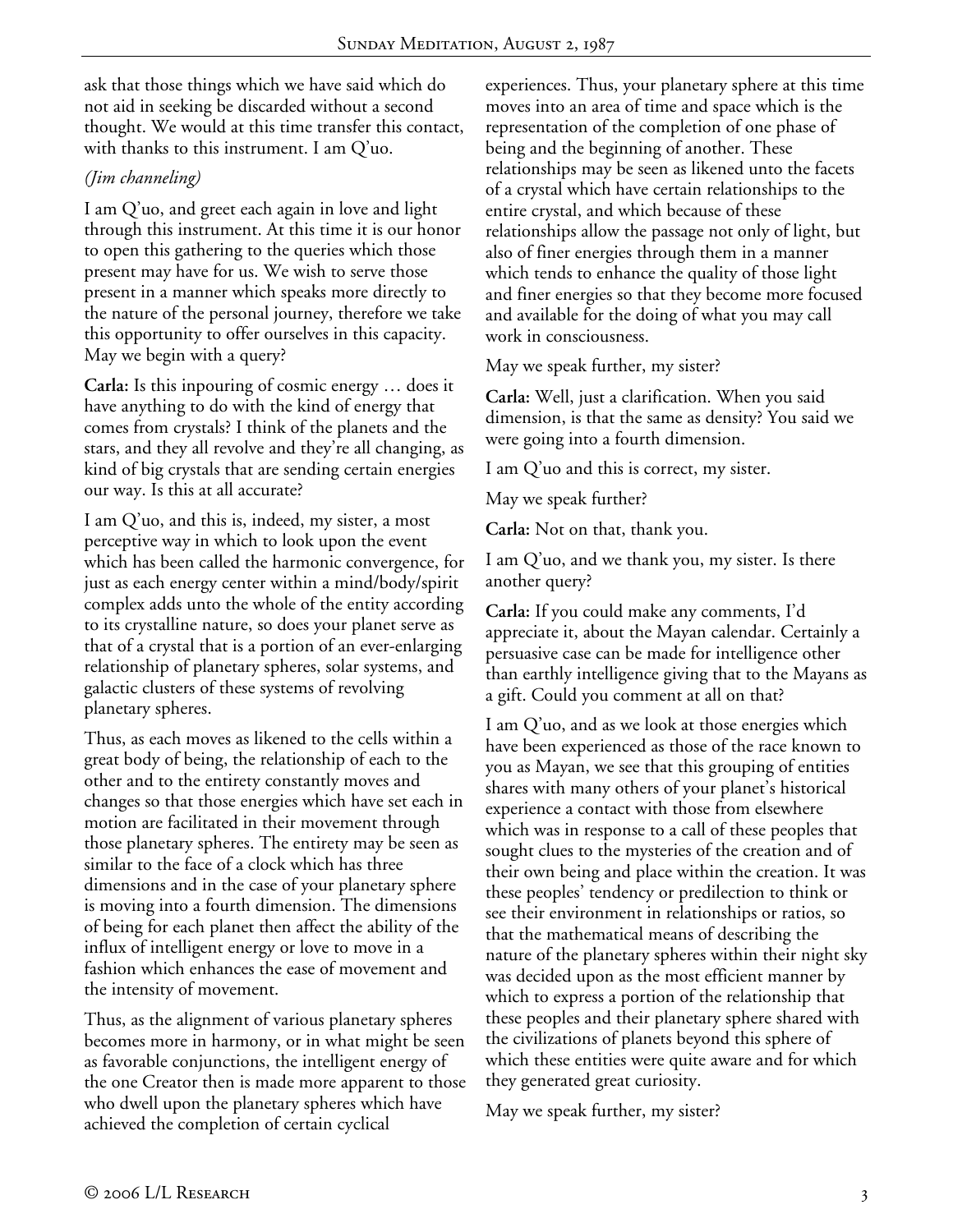**Carla:** I've always been curious about why the calendar stopped.

I am Q'uo, and we find in this query the movement into an area which must of necessity remain somewhat shrouded in mystery so as to preserve the integrity of free will within your population. There was for the Mayan culture the great span of what you know of as time that remained between the initial stages of this culture, its beginning to grasp the nature of its relationship to the creation as an whole, and the completion of that which was called the great cycle by these entities. During this span of time, these entities sought to gain not only an understanding of the larger environment in which they lived, but of a manner by which this understanding could be applied to their personal existence. The ending of their manner of marking a revolution of this planet about its solar system is similar to the practice that became popular within your Christian tradition of seeing the …

### *(Side one of tape ends.)*

I am Q'uo, and am again with this instrument. Is there another query?

**Carla:** Well, I just have one more, and then I'll stop. It said in the message to have a special meditation on nothingness. I've been dissatisfied with my channeling for as long as … with my meditating well, my channeling too. I've been dissatisfied with my meditating for as long as I can remember, ever since I started meditating. I've never been able to get the music out of my head. I just don't have silent meditations. Do you have any suggestions?

I am Q'uo, and, my sister, that which we have to offer as suggestion may seem worn out by this time within your experience of meditation. However, we find there is no greater manner by which a meditation might be enhanced than by persevering with the desire and the intention to meditate with a full and open heart and with a mind which seeks a focus upon the one Creator above all else. And though this goal might seldom be realized, yet and nevertheless to desire to achieve the perfect meditation as the greatest gift to the Creator is that which we feel is the finest fruit that one might produce with the discipline of meditation.

May we speak further, my sister?

**Carla:** No, thank you.

# I am Q'uo. Is there another query?

**Carla:** I do have one more question, but if you think the instrument might be too tired, just save it 'til next time. And the question has to do with the teaching that we've been doing. I've been concerned over sending folks who have learned to channel back into environments where they do not have a support group, and all they're really able to do is make contact and feel the contact. They really can't in any safety as totally inexperienced channels do the work on their own. In the context of someone who has learned to challenge and has learned to tune, but who wants to work alone, is automatic handwriting or typewriting a psychically well guarded affair? Does it take place within the self? Could I suggest to someone who wanted an outlet for the channeling, now that they'd learned it, to do that alone, or would that too need a support group to be safe?

I am Q'uo. We look upon this topic as one which not only moves close to the possibility of infringing upon your own free will, but also that which is of significant importance to those who study the art of becoming the vocal instrument, and thus we speak as specifically as possible without infringement.

The practice of the, as you have called it, automatic handwriting is one which differs somewhat from the vocal channeling process in that the concepts and words which move through the one serving as instrument must be filtered more completely through the unconscious mind in a manner which renders the concepts more a part of the instrument's being rather than having concepts more of an external or alien nature moving through the upper reaches of the subconscious mind, and for the most part having their effect within the conscious mind as is the case in the conscious channeling, a technique which is being utilized this evening within this group.

Thus, the process of automatic handwriting is one which, though somewhat more easily accomplished in a stable manner by a single entity, is one which also through its very mechanics of being accomplished alters to a significant degree the information which is transmitted. The entity who practices the automatic handwriting, then, is one who would benefit most from this practice if its desire is that of reaching deeper levels of its own being, and in this reaching accomplishes the construction of a channel, if you will, which not